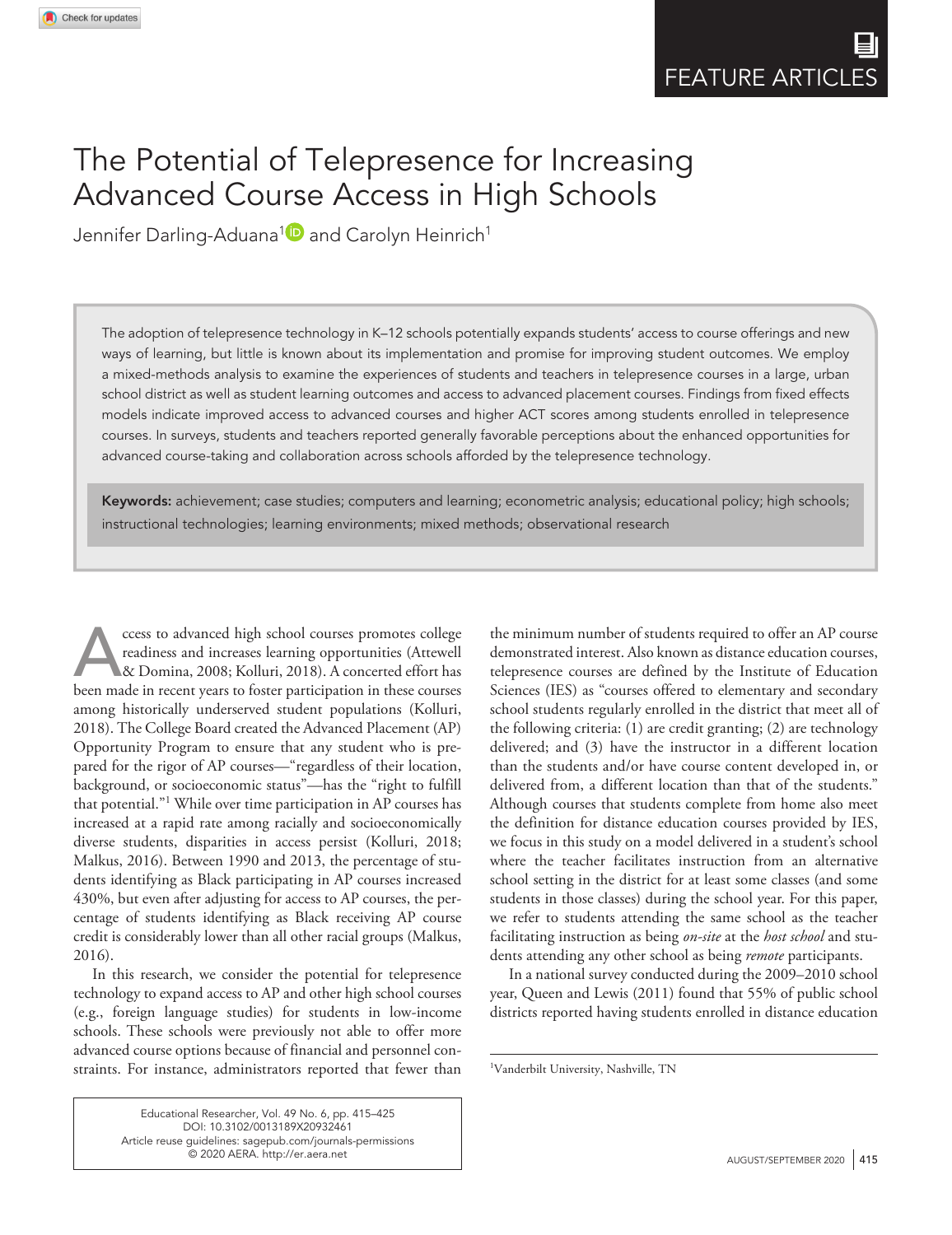courses (largely at the high school level). Most school districts (79%) with distance education-enrolled students reported total enrollments of less than 100 students, and three-quarters of the districts reported that the courses were developed by entities other than their districts (e.g., postsecondary institutions, independent vendors). Furthermore, the most common uses of distance education courses were for credit recovery, whereas only about 29% were for AP courses. The primary mode of instructional delivery for the distance education courses (for 63%) was via the Internet using asynchronous instruction. Although this survey did not disaggregate prevalence of access or establish effects for students from low-income backgrounds, other research has identified continuing gaps in student access to technology at home by race and income despite improvements in access to technological devices in schools through investments by the federal e-Rate program (Warschauer & Matuchniak, 2010). In fact, equity concerns persist not only regarding the quality of digital devices and Internet access and connectivity (e.g., access to broadband) for low-income students, but of even greater concern may be in *how* the integration of educational technology (both in school and out of school) interacts with the systemic social, economic, and racial patterns of inequality in education that have historically limited the quality of educational opportunities for low-income, minoritized students.

Newer telepresence learning systems alternatively utilize high-end videoconferencing to emulate traditional classroom experiences and facilitate two-way, synchronous communication (Bower et al., 2012). To date, there has been very limited research on the use and effectiveness of these telepresence learning systems in K–12 education, with no studies examining use specifically in schools serving students from predominately low-income backgrounds. Most studies that examine their use and effectiveness for expanding educational opportunities have focused on higher education and medical education (Bauer, Durakbasa, Bas, Guclu, & Kopacek, 2015; Bower, 2011; Gray et al., 2014; Means, Toyama, Murphy, Bakia, & Jones, 2009). These educational environments are distinct, however, in that the learners are adults, and educational approaches in which the instructor and students are separated by both time and space are already more common practice (e.g., flipped classrooms). Other research on distance learning, such as meta-analyses by Bernard et al. (2009) and Cavanaugh, Gillan, Kromrey, Hess, and Blomeyer (2004), do not include sufficient observations with higher end telepresence systems to distinguish their performance or effectiveness from other more common forms of asynchronous, online distance education. Schaffhauser (2011) suggests that the high costs of the sophisticated videoconferencing equipment have been the primary reason that telepresence has lagged in K–12 education. Recognizing this barrier, Cisco Systems recently partnered with public school districts, particularly those in low-resource contexts, to subsidize and explore the use of telepresence for creating expanded learning opportunities at the K-12 level.<sup>2</sup>

The introduction of new media for learning such as telepresence systems is redefining our understanding of "presence," suggests Picciano (2002), particularly the relationship between telepresence (spatial) and social presence and how active learning is enabled in environments where at least some fraction of the interactions among students and instructors are facilitated

digitally. "Presence" includes the "social and communicative interactions" between students and teachers—for example, the ability to share information and opinions, ask questions, challenge information that is conveyed by others, and reflect (Picciano, 2002, p. 21). These types of interactions, which are likely to be particularly important for success in AP and other advanced high school courses, must be adapted to new learning environments where a Web-based or digital presence changes how students and teachers navigate these interactions (Tammelin, 1998). Indeed, it is still an open question as to whether the two-way interactions facilitated in telepresence learning allow students participating remotely to obtain the same level and quality of instruction as they would in a traditional, face-to-face classroom setting.

In this investigation, we draw on qualitative and quantitative data to address the following two research questions: (1) What are the experiences of high school teachers and students who are offering or accessing advanced courses through the telepresence program? (2) To what extent does participation in a telepresence course change students' access to AP courses, standardized test scores, and school absences? We examine these associations separately for students attending telepresence courses in a host school (on-site) versus remotely due to the different contexts of the intervention in each type of setting.

## Methods

#### *Program Description and Study Design*

Milwaukee Public Schools (MPS) is a large, urban school district in Wisconsin that began a collaboration with Cisco through its "Connected Education" program in 2015. Cisco donated five telepresence system units to MPS that provide enhanced video and sound quality compared to typical teleconferencing technologies. MPS, which had no prior existing platform for telepresence, describes its model as "an interactive learning experience that is two-way or synchronous" (Means et al., 2009), where a live teacher interacts with the remote students using the video conferencing equipment. The equipment provided by Cisco includes site-to-site specialized cameras and widescreen interactive monitors that facilitate instructor-student interactions similar to what is feasible in face-to-face interactions in traditional high school classrooms. In the first year of implementation, MPS contracted with a third-party consultant that worked on-site with MPS technology staff to support the integration and use of the telepresence units. MPS is using the telepresence technology to expand the number of AP and other advanced and elective courses it offers in the district, as well as the number of students who can take these courses, and has made additional investments in technology (e.g., cameras) to support this expansion.

In acknowledgment of the IES definition of distance learning that states that the instructor (or course content development) is located in a different location from the student, we examine separately students who enrolled in a telepresence course in the host school, where the student received instruction in the same location as the instructor on most days, versus students who participated remotely and received instruction in a different location as the instructor on most days. It is important to provide information on both groups of students, as students enrolled in the host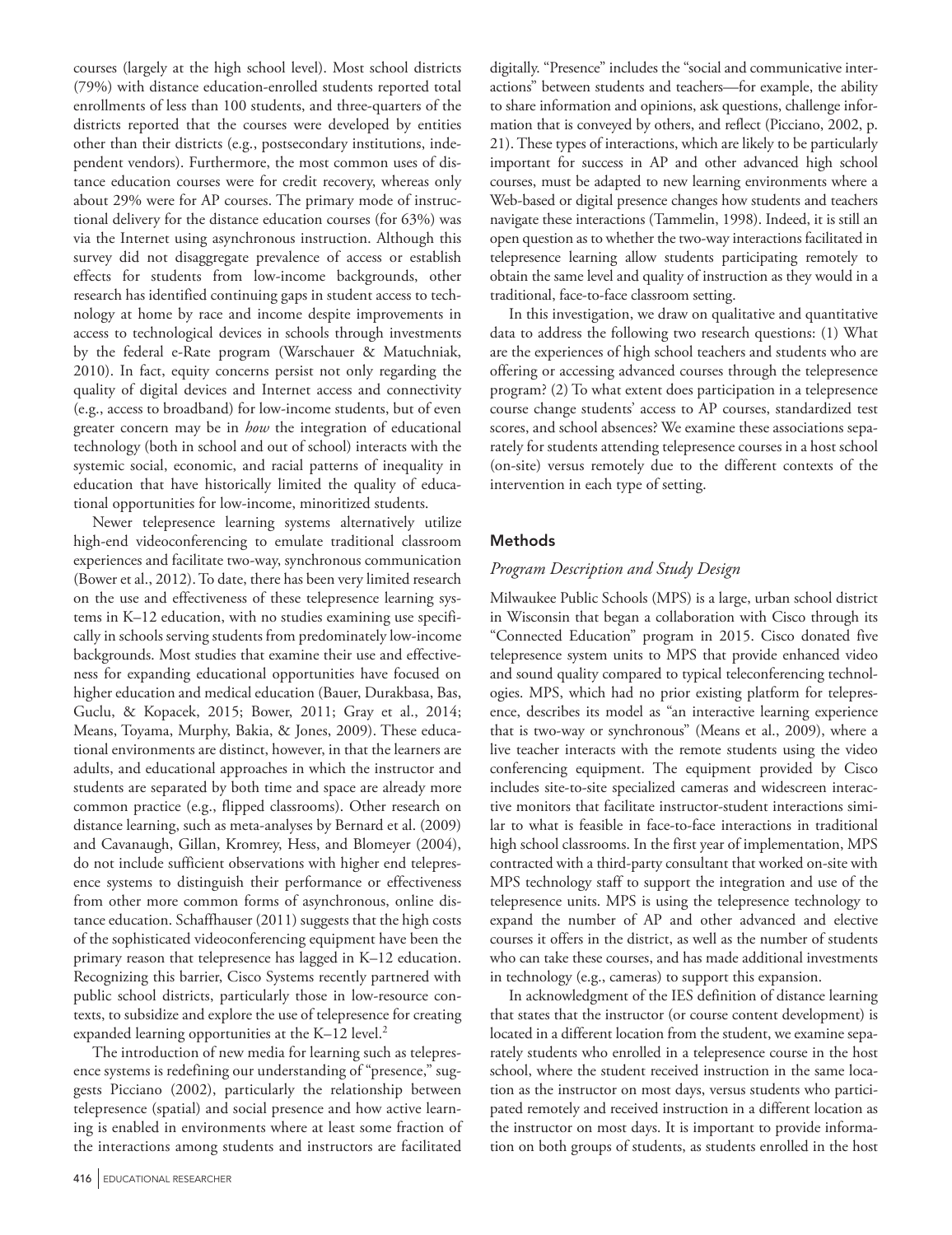schools also had their educational experience shaped by participation in a telepresence course because (a) the instructor had access to and used technological tools designed to facilitate electronic and audiovisual communications and (b) the instructor delivered some lessons every semester from the remote school to meet and interact with those students face-to-face.

In this case study, we employ a pragmatic research paradigm (as described by Anderson & Shattuck, 2012; Anderson & Zawacki-Richter, 2019) to examine how MPS rolled out telepresence courses in the district during the 2015–2016 through 2017–2018 school years. Pragmatic research typically takes place like ours in a natural setting within the context of a researchpractice partnership and applies mixed methods to address practical (or pragmatic) questions about an intervention. As we describe below, our research draws on quasi-experimental empirical analyses, observations of telepresence classes, and the analysis of survey data to generate insights for the expanded use of telepresence in public schools. The MPS telepresence intervention is distinct from several of the national distance education trends described above in that it is not relying on an external provider but rather certified district-employed teachers to deliver the courses. The MPS telepresence program expanded from two classes of AP Statistics (in 2015–2016) to 175 students across a dozen courses in 2016–2017 and to over 17 different courses serving more than 400 high school students across 10 schools in the 2017–2018 school year.

Our analysis of the associations between telepresence coursetaking and student outcomes drew on district-provided data from 571 students who engaged in telepresence courses. One hundred and eighty of these students participated remotely. Most telepresence students participated in two telepresence courses (*N* = 288), with very few students participating in more than two telepresence courses (*N* = 56). As shown in Table 1, students enrolled in telepresence courses were less likely to receive special education courses, qualify for free or reducedprice lunch (FRL), and be identified as an English Language Learner (ELL) and more likely to be identified as White and female than the general student population.

# *Empirical Strategy*

We drew on student-level data provided by the district to explore the relationship between student participation in telepresence courses (on-site or remotely) and educational outcomes, such as the number of AP courses in which a student enrolled, school absences, and standardized test scores. We standardized test scores to equate scores from year to year, as the school district transitioned from administering MAP to STAR assessments over the study period. Both assessments are nationally normed standardized assessments. Although data were available on student enrollment in AP courses and attendance in each grade, the district only administered standardized assessments in certain grades.3 Thus, the analytic sample size reflects these differences in the availability of outcome data by grade.

We employed student fixed effects models in estimating these relationships. An advantage of the student fixed effect approach is that it controls for all student characteristics that do not change from one year to another (i.e., that are fixed) and

potentially associated with the outcomes of interest. We also examined associations with ACT scores. However, because most students only took the ACT once, these models did not employ student fixed effects and instead controlled for pretreatment student and school covariates. We established a .05 threshold for significance for all statistical tests but also indicated in the tables where coefficients met a .10 and .01 threshold to show where estimates were approaching significance or would be identified as significant if held to a higher standard. All models used standard errors robust to heteroscedasticity.<sup>4</sup>

We also observed three telepresence courses in the district using a research-based observation instrument designed to evaluate the implementation of digital instructional tools (Heinrich, Darling-Aduana, Good, & Cheng, 2019). Observers rated each lesson on a 5-point Likert-type scale in each of the following areas: physical environment, access to technology and digital tools, curricular content and structure, instructional model and tasks, interactions, digital citizenship, student engagement, instructor engagement, and assessment/feedback. In addition, each observer recorded a narrative description of the lesson that included additional information regarding each of the components listed above. These observations enabled us to describe interactions among students and teachers in the courses and provide context for interpreting results.

In addition, the district developed surveys to collect feedback from participating teachers and students. Teachers were asked to rate the same six items on a Likert-type scale (*strongly agree, agree, disagree, strongly disagree*) for each round of surveys. The items included questions related to professional development, the reliability of equipment, peer collaboration, coaching, and technical assistance. Telepresence staff was also given the option to provide "additional feedback or comments on the telepresence program" at the end of the survey, and we identified themes about their experiences with telepresence teaching. Three teachers taught telepresence classes in the first year (2015–2016), and more teachers were added to staff classes in each of the subsequent 2 years, with no teachers dropping from the telepresence teaching roster. Thus, we have responses from some of the same teachers from year to year in the *Telepresence Staff Survey*, which was administered electronically in March 2017 (*n* = 11), March 2018 (*n* = 14), and November 2018 (*n* = 18). Survey response rates varied from 87% to 100%.

We also analyzed data from a student survey administered in November 2018 by the district that asked participating students to reflect on their experiences with telepresence courses (*Telepresence Student Experience Survey*). A total of 499 students responded to Likert-type scale questions (*strongly agree, agree, disagree, strongly disagree*) and rated the following aspects of their experience:

- course requirements clearly communicated,
- teacher creates a learning environment that allows for questions,
- instructor encourages me to participate in class,
- telepresence technology facilitates my interactions with remote classmates, and
- technology provides multiple opportunities for student input throughout the course.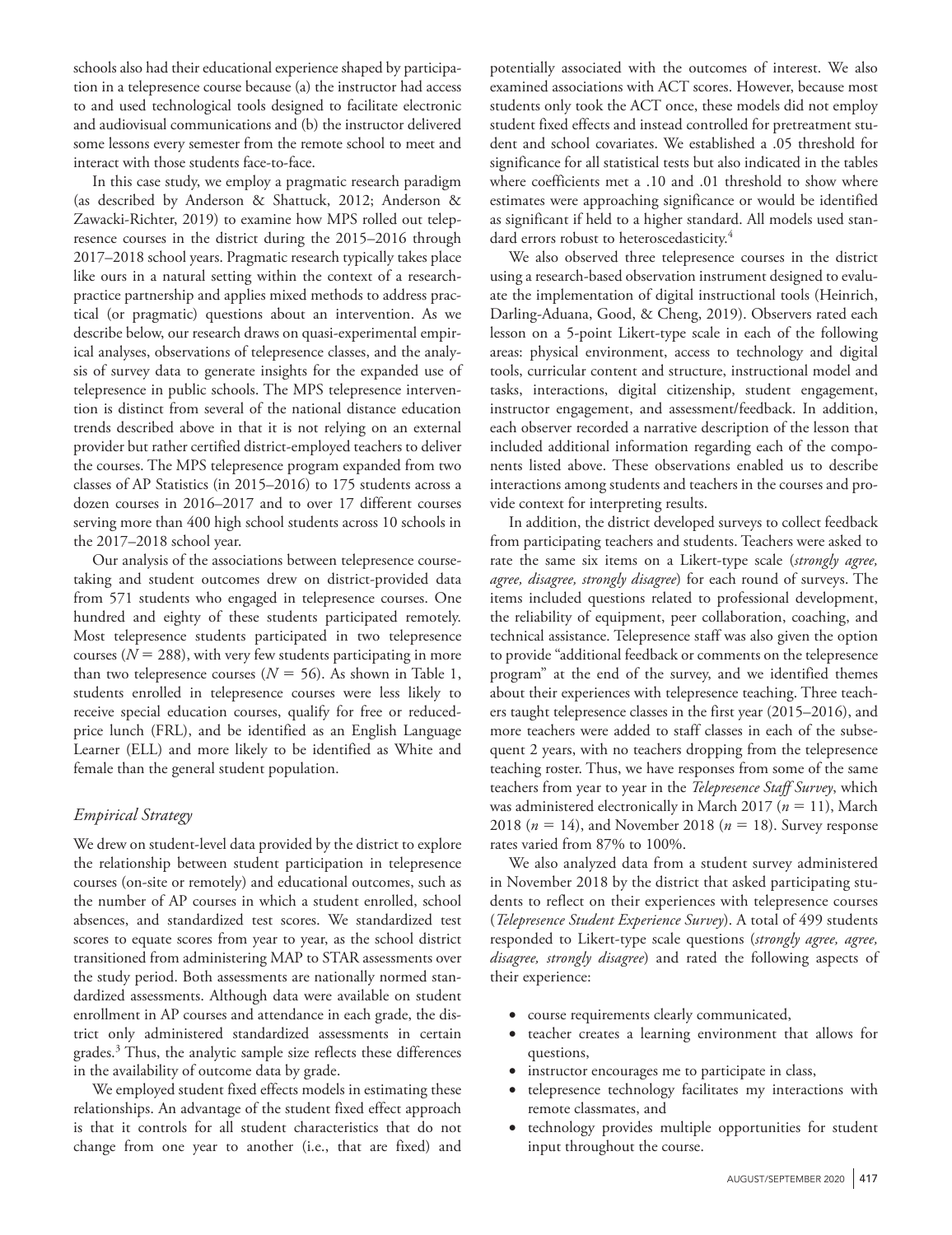| Table 1 |                                                    |
|---------|----------------------------------------------------|
|         | <b>MPS and Telepresence Sample Characteristics</b> |

|                                           | <b>All Students</b> | All Telepresence | <b>Remote Only</b> |
|-------------------------------------------|---------------------|------------------|--------------------|
| Female                                    | 0.494               | $0.540**$        | $0.571***$         |
|                                           | (0.500)             | (0.499)          | (0.496)            |
| <b>Black</b>                              | 0.617               | $0.556**$        | $0.535**$          |
|                                           | (0.486)             | (0.497)          | (0.500)            |
| Asian                                     | 0.073               | $0.116***$       | 0.076              |
|                                           | (0.260)             | (0.321)          | (0.267)            |
| White                                     | 0.103               | $0.133**$        | $0.206***$         |
|                                           | (0.304)             | (0.339)          | (0.406)            |
| Hispanic                                  | 0.199               | 0.188            | 0.171              |
|                                           | (0.399)             | (0.391)          | (0.377)            |
| Other race                                | 0.007               | 0.007            | 0.012              |
|                                           | (0.086)             | (0.086)          | (0.108)            |
| English Language Learner (ELL)            | 0.125               | $0.101*$         | $0.094*$           |
|                                           | (0.331)             | (0.302)          | (0.293)            |
| Free/reduced-price lunch (FRL) eligible   | 0.743               | $0.720**$        | $0.682***$         |
|                                           | (0.437)             | (0.449)          | (0.467)            |
| Special education (SPED) eligible         | 0.223               | $0.085***$       | $0.053***$         |
|                                           | (0.416)             | (0.279)          | (0.225)            |
| 9th grade                                 | 0.108               | $0.013***$       | $0.012***$         |
|                                           | (0.311)             | (0.113)          | (0.108)            |
| 10th grade                                | 0.323               | $0.114***$       | $0.165**$          |
|                                           | (0.468)             | (0.318)          | (0.372)            |
| 11th grade                                | 0.306               | $0.331***$       | $0.347***$         |
|                                           | (0.461)             | (0.471)          | (0.477)            |
| 12th grade                                | 0.263               | $0.541***$       | $0.476***$         |
|                                           | (0.440)             | (0.499)          | (0.501)            |
| Number of credits earned in prior year    | 5.534               | $6.400***$       | 6.636***           |
|                                           | (2.060)             | (1.326)          | (1.204)            |
| Number of credits attempted in prior year | 6.943               | 7.077**          | 7.028              |
|                                           | (1.148)             | (0.776)          | (0.831)            |
| Prior year percent absent                 | 0.152               | $0.085***$       | $0.067***$         |
|                                           | (0.173)             | (0.096)          | (0.077)            |
| Prior year GPA                            | 1.933               | 2.569***         | 2.855***           |
|                                           | (1.041)             | (0.885)          | (0.805)            |
| Number of student-year observations       | 56,710              | 398              | 181                |

\**p* < .01. \*\**p* < .05. \*\*\**p* < .001.

The survey also allowed students to respond to open-ended questions about the telepresence activities, the benefits and challenges of taking a course through telepresence, and their recommendations for promoting and improving telepresence courses. Eighty-eight percent of students responded to the open-ended questions. When comparing differences between groups, we ran two-tailed *t* tests, using a .05 significance level.

# Findings

# *Telepresence Implementation*

Most telepresence courses offered in MPS are made available to students in the district from one MPS school to another. MPS did initiate a telepresence partnership with one rural Wisconsin district, where MPS provided an American Sign Language course and Northland Pines provided AP computer science. However,

the expansion of rural/urban telepresence partnerships across the state has been limited by different school-year and bell schedules. Making these partnerships work requires considerable flexibility between the partners. In addition, the MPS model for implementing telepresence recognizes the importance of social presence for the success of telepresence learning in advanced courses. MPS staff leading this initiative want students to feel as though they are in one classroom, regardless of whether they are accessing the instructional resources and their peers remotely or on-site.

To cultivate social presence, MPS telepresence teachers and support staff developed various strategies that they employ at the start of the semester and throughout the class. Initially, they create seating charts and have students wear name tags, and they motivate students to get to know each other by giving them quiz credit for being able to place their peers on the seating chart. In the first 3 days of the class, each student is required to speak in front of the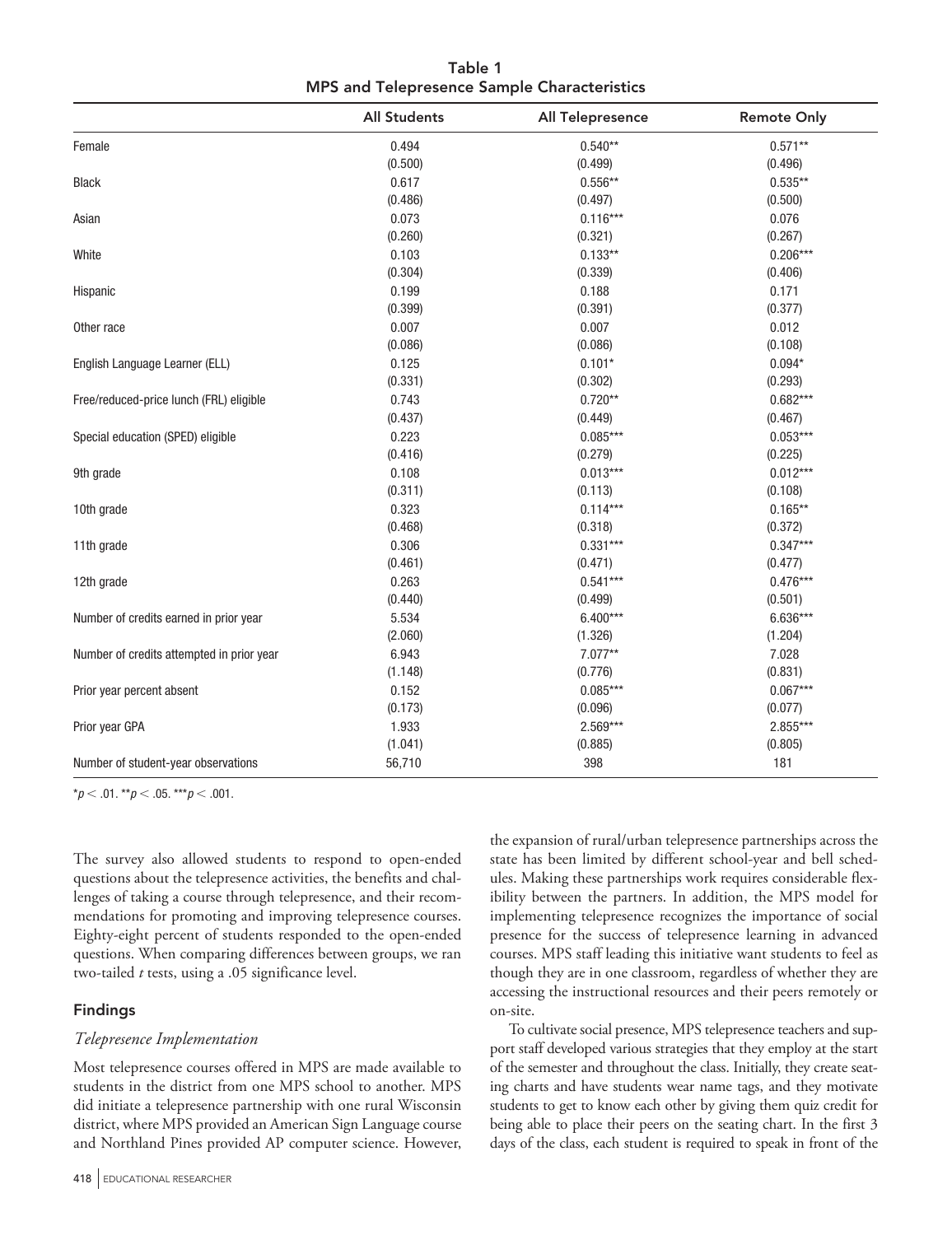camera, and students also contribute three photos to a Google slide deck that includes interesting facts about the students that help them to get to know each other. Throughout the class, the teachers make Google Hangouts available for students to communicate, arrange field trips for students to get to know each other, and have learning opportunities where they are all physically present. They also draw on para-professionals at the remote learning sites to ensure that there are consistent and regular communications with the course instructor. Some courses also offer Saturday study sessions where students from all participating schools work together in-person. The explicit aim of these components of the telepresence courses are to build relationships and a sense of community within the student cohorts and with their teachers.

The MPS teachers who are involved in telepresence volunteered for training that was provided by Cisco via telepresence. MPS subsequently developed its own teacher-led telepresence training, where every other month teachers and facilitators are invited to attend an afterschool professional development session. Telepresence teachers are encouraged to "look for" the following to monitor presence in their classrooms: interactions across all sites between instructors and students and among students, teacher use of technological tools to facilitate those interactions, and whole and small group instruction. In addition, because promoting social connections among the teachers is as important as those they cultivate among their students, the telepresence teachers and facilitators hold social gatherings twice a semester at a local restaurant that provides the opportunity to engage in a more casual setting. They also have an email group where posts with photos from different projects and classrooms are shared to provide information and updates on the different activities going on in the telepresence program as well as notice of upcoming events like parent-teacher conferences and exam schedules. Teachers get paid for their time in professional development, but the program developers intend for this network, support system, and the sense of community that is created to encourage teachers to make the considerable investment required to become an effective teacher in telepresence courses.

## *Class Observations*

We observed three telepresence classes in MPS, two AP courses and one elective course: AP Spanish, AP Calculus, and Japanese. Three different teachers instructed each course, and students participated from two or three different high schools in each of the courses. These three courses were selected because the teachers had more than 1 year of experience teaching via telepresence, and the telepresence unit in the host school for these courses was known to be operating relatively smoothly. Class sizes across all MPS telepresence courses ranged from 8 to 30 students, which is in line with district norms for AP courses (the College Board recommends a maximum of 25 students). The class sizes we report below are *observed* class sizes on a given day and do not reflect any absences.

In AP Spanish, students connected from two remote classrooms with students in the host school (a total of 20 students among the three classrooms). The lesson was conducted primarily in Spanish, and after some minor technical difficulties with the microphone audio, the discussion of an article in Spanish got underway. The teacher set out discussion questions and

encouraged engagement from students in all three classrooms. She had students read aloud in Spanish from an article. Each student took a part and then called to another student to read; they knew each other's names and reached out across the three classrooms. The video shifted focus automatically to the student reading; the students had to be following along to know where to pick up the line when selected to read by another student. After a half hour, the students all took out their computers and accessed the course materials online. Students wrote answers to questions posed by the teacher, and the teacher used Google Classroom to view responses. The students were required to comment on the responses of at least two other students, which the class then discussed with the teacher via Google Classroom.

The AP Calculus class brought together 15 students from three classrooms, and the lead teacher used a whiteboard to teach concepts and work out problems in whole-class instruction. As he was differentiating a question on the whiteboard, he asked the students for their input and to consider whether a given function was continuous or differentiable. The teacher moved around the room, asking questions and sharing input from a given student with the others, using it as a "teaching moment" for all. The students were then asked to solve problems and indicate the correct (multiple choice question) response. The instructor posted a new problem and solved it with student input (with students simultaneously working out the problems on their own). The instructor then showed questions from an actual AP exam and discussed strategies for efficiently solving the problems. As one strategy to maintain "presence" in the classroom, the instructor would check students' "comfort level" verbally across the three classrooms as he worked out problems, while support teachers (facilitators) also took the "temp of the room" during the lesson. As the class session wound down, the teacher gave instructions for the students to work through practice problems and look at instructional support materials homework. There was minimal static in the audio, and a technical support staff person was troubleshooting the problem during the class. Differing bell schedules across the schools also created a small transition issue, where students from one school were still in the AP Spanish classroom so that students attending AP Calculus from that school had to enter the telepresence session late.

The Japanese elective course included 16 students from two classrooms. The teacher and the students all spoke Japanese during the class session. The teacher and students had created fictional families that they described in Japanese to each other. The teacher then used the screen to test the students' knowledge of Japanese characters; the students called out in unison the character pronunciations. The teacher shifted to showing Japanese words and called on students to identify their meaning. Some students were quieter, and some raised their hands and were more engaged. The teacher then told students to get a whiteboard. She displayed a sentence and asked the students to write it and read it out loud in Japanese. They discussed grammar and punctuation. The students were just 2 months into their first Japanese course. The acoustics were sometimes problematic in that a cough, laugh, or movement seemed to be magnified in the sound level.

Overall, we saw little difference in teacher and student "presence" in the classrooms, regardless of whether we were observing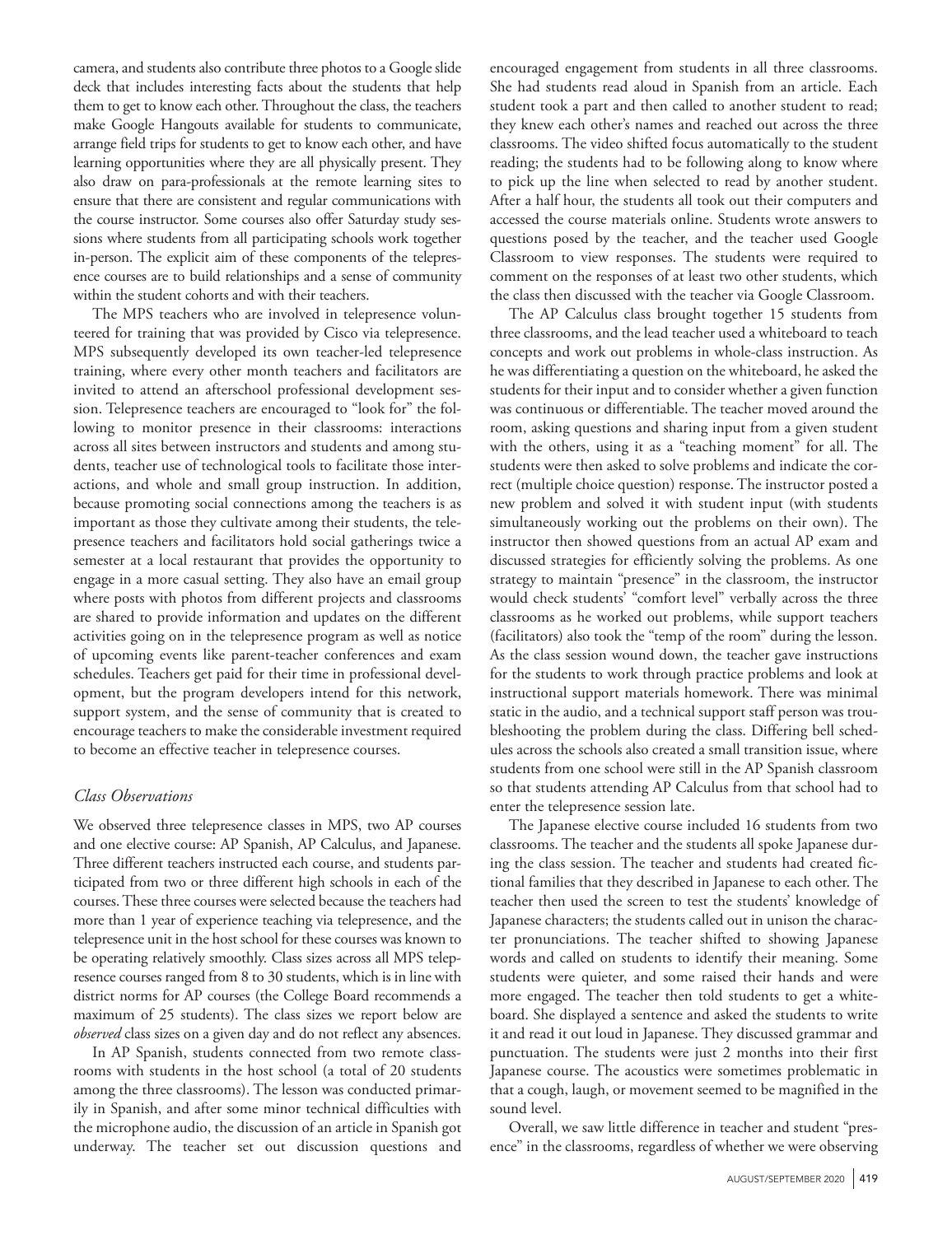

I have shared/received best practices on teaching/facilitating within the cohort.

The mentoring/coaching provided by the Telepresence Teacher Leader has been helpful.

- The instructional/technical assistance provided by the Telepresence program staff has been helpful.
	- Figure 1. *Telepresence staff experiences.*

the teacher and students remotely or on-site. The few technical difficulties in the audio did not disrupt the lessons. Students seemed to know each other and called on each other by name across the classrooms engaged in the telepresence sessions.

### *Telepresence Staff Experiences*

As indicated above, MPS teachers involved in telepresence instruction were surveyed by the district at three separate time points. The staff responses shown in Figure 1 indicate high levels of agreement (strongly agree/agree) over time to the statements that describe the telepresence program as well-coordinated, the equipment as reliable, the mentoring/coaching and instructional/technical assistance as helpful, and the relationships as collaborative, with high levels of sharing of best practices. The responses to each question over time also suggest perceptions of continuous improvement in the coordination of the instruction and professional development for the use of telepresence. In the most recent staff survey, there is much greater confidence in the reliability of the equipment. Agreement is also strongest in the most recent survey that the mentoring/coaching and sharing of best practices were helpful and working well.

Five (Spring 2017), seven (Spring 2018), and eight (Fall 2018) respondents also provided open-ended comments. While self-selected, the comments were uniformly positive with consistent themes over time. The following comments are emblematic of feedback offered across the three survey waves:

*This has been a remarkable experience for me. I have learned practices that have changed my teaching. Working with our Telepresence coach has been really rewarding—developing those relationships with the other Telepresence teachers has been very helpful as well. Teaching a wonderful group of students on the other side of the screen presents challenges but is truly rewarding. This is a phenomenal program for opening doors within the schools in our district and for being more able to match classes and teachers*  *with students' needs and interests. I hope to see this program continue to grow.*

Teachers also embedded suggestions for improving the program in their feedback:

*Supporting a future stipend for telepresence teachers would be appreciated in acknowledging the extra work that goes into being a part of this program. It is meaningful to have connections with students across the district, but also logistically complicated.*

*As we continue, I would love to also meet more frequently as an experienced cohort, as our needs develop differently than those working their way through the developing side of Telepresence.*

MPS teachers get paid for their time in professional development to acquire the skills required for teaching in the telepresence program. However, given the substantial need in the district for more telepresence-trained teachers, the district might consider offering other incentives and support (as suggested by teachers in the surveys) to encourage the considerable investment required to become effective teachers in telepresence courses.

# *Telepresence Student Experiences*

The analysis of the Likert-type scale questions on the student survey—comparing responses of students who experienced the class remotely versus on-site—showed generally favorable experiences. Over 90% of the students agreed or strongly agreed that course requirements were clearly communicated, and about 95% of students agreed or strongly agreed that the teacher created a learning environment that allowed for questions, with no statistically significant differences between remote and on-site student responses ( $\rho = 0.981$ ). In addition, about 93% of students agreed or strongly agreed that the teacher encouraged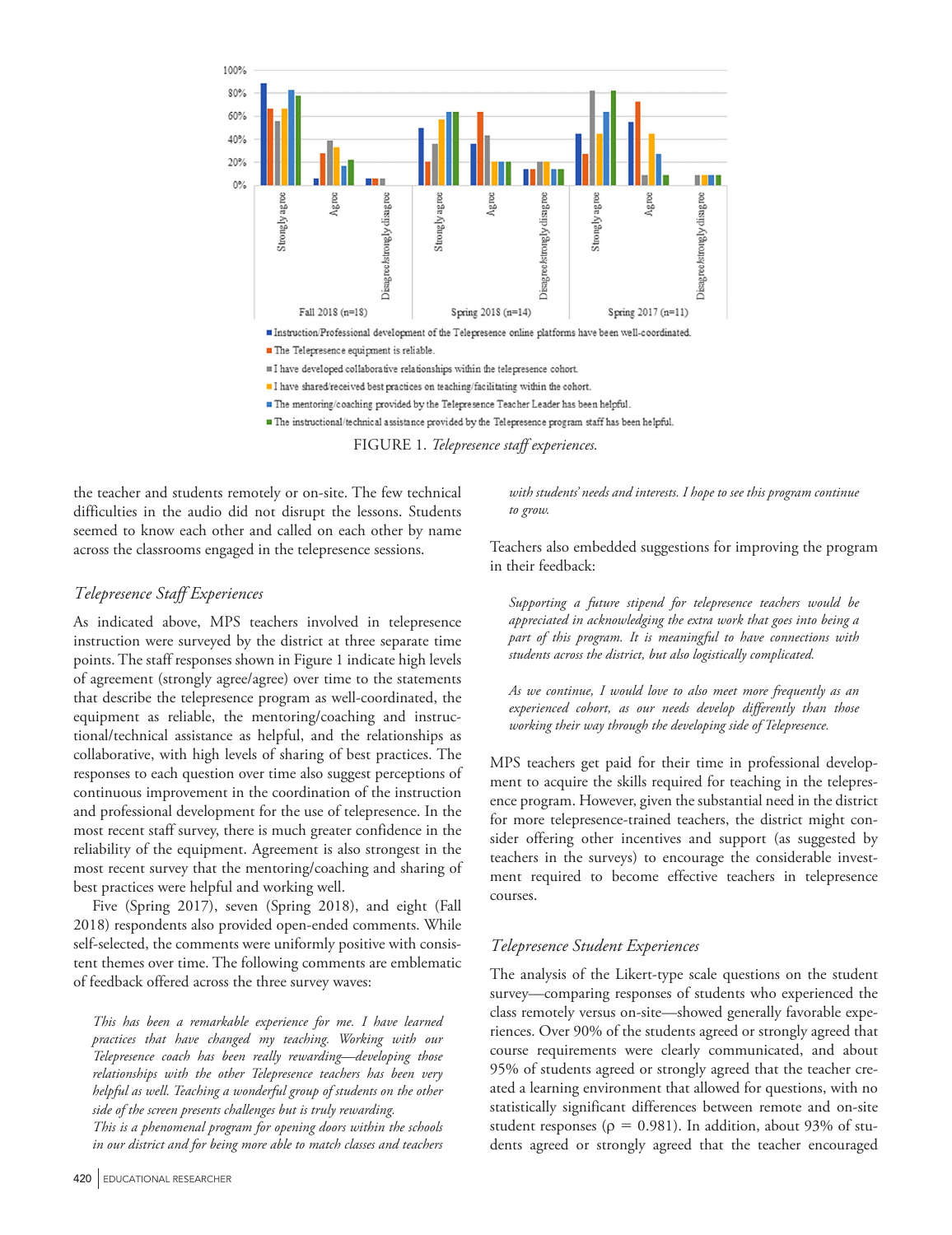them to participate in class. But here there were some differences between remote and onsite students ( $\rho = 0.070$ ), where remote students were more likely to disagree that they were encouraged to participate in class. Approximately three-fourths of the students agreed that the telepresence technology facilitated their interactions with remote classmates, although remote students were slightly more likely than on-site students to disagree with this statement. Lastly, about 86% of the students agreed or strongly agreed that the telepresence technology provided multiple opportunities for student input throughout the course.

Among student responses to the open-ended questions, the most common responses suggested that students appreciated the opportunity to take advanced courses that otherwise would not have been offered at their school and liked getting to know and interact with students from other schools. For instance, one student explained that participating in a telepresence course allowed them "to meet other students and make connections with other schools to form more of a community within our school district." Specifically, students enjoyed hearing opinions, ideas, and perspectives of students from other schools and parts of the community that were different from their own, as highlighted by a student in the following excerpt.

*One benefit is that we get to engage with another school, with students completely different from us. Like when playing Kahoot! or Quizlet Live. Our discussions are very informative, and because we're so different, we learn more and better ways to learn new things. Another benefit would be that we learn how to do things on our own. Our teacher switches schools every once in a while, and that gives both schools the opportunity to get the feel without the teacher in the other room.*

Students also appreciated experiencing a new way of learning. Beyond recreating the traditional classroom environment, students identified increased access and use of audiovisual tools as a valued benefit of telepresence classrooms (Themelis, 2014). For instance, the use of technology made the following student feel more comfortable engaging in instructional activities:

*You get to meet people from a school you don't even go to. Also, if you're a shy person, this helps you lose that shyness by interacting with other people, because it's like a video chat. Kids feel more comfortable with modern technology.*

Students also remarked on other benefits facilitated by the technology and the MPS model for facilitating "presence," such as the ability to access classes from their phones and the opportunity to collaborate via video chat. One student explained:

*One of my favorite assignments was when we made presentations, but in order to communicate with our partner from a different school, we used Google Hangouts, and that was fun and cool to use because it was like Facetime.*

As highlighted in the above excerpt and similar student comments, participation in telepresence courses increased access to advanced course content and facilitated enhanced engagement for many students.

Although they were a minority of the responses, some students did not see any benefits of telepresence courses. When asked to describe challenges to taking a telepresence course, there were commonalities in the responses. Students remarked that it was more difficult to get one-to-one assistance from the teacher, and some felt challenged by the pacing of the instruction. Students also commented on technical difficulties, including poor connections, noise levels, and problems accessing networks outside of school. They also described logistical challenges associated with different bell schedules or other issues (e.g., pep rallies, fire drills) that caused them to miss part of the instruction.

Student comments reflected a range of opinions about their overall experiences. Some students indicated a clear preference for the traditional classroom setting and did not believe telepresence should be continued or expanded, while others were very happy with the classes or, as in this quote, saw telepresence having a major role in the future of high school education:

*Increased use of telepresence will have the kinks increasingly worked out and the experience increasingly improved. I think that this could be a great thing for MPS and could one day lead to an interconnected school system. Ideally, it could even represent the future of education. The worst thing that MPS could do to telepresence would be to abandon it.*

Given that telepresence classes may not be desirable or suitable for everyone, some of the students suggested that MPS should allow students to try out telepresence before committing to taking a course via this technology.

# *Increasing Access to AP Courses*

Nearly three quarters of telepresence courses were classified as AP courses. This is the best proxy for advanced coursework available in the data. In our analysis, we estimated the number of AP courses in which a student enrolled (in a given school), comparing students in schools where no students participated in a telepresence course with students in schools where one or more students participated in a telepresence course. Students attending schools that offered telepresence enrolled in more AP courses than students attending schools that did not offer telepresence courses. Depending on the year, students attending schools offering telepresence enrolled in 0.849 to 0.928 AP courses on average, compared to 0.333 to 0.512 AP courses completed per student in schools in years that telepresence courses were not offered. In addition, while the number of AP courses in which students enrolled decreased over time in both school types, student enrollment in AP courses decreased to a lesser extent in schools where students had the option to participate in telepresence courses.

Table 2 reports the results from a student fixed effects analysis that compares students with themselves in alternative years.<sup>5</sup> The main treatment estimates are thus driven by differences in outcomes between the years when students did and did not participate in telepresence. Specifically, we examine the number of AP courses that a given student enrolled in during the years he or she took a telepresence course to the number of AP courses that he or she enrolled in during the years that the student did *not*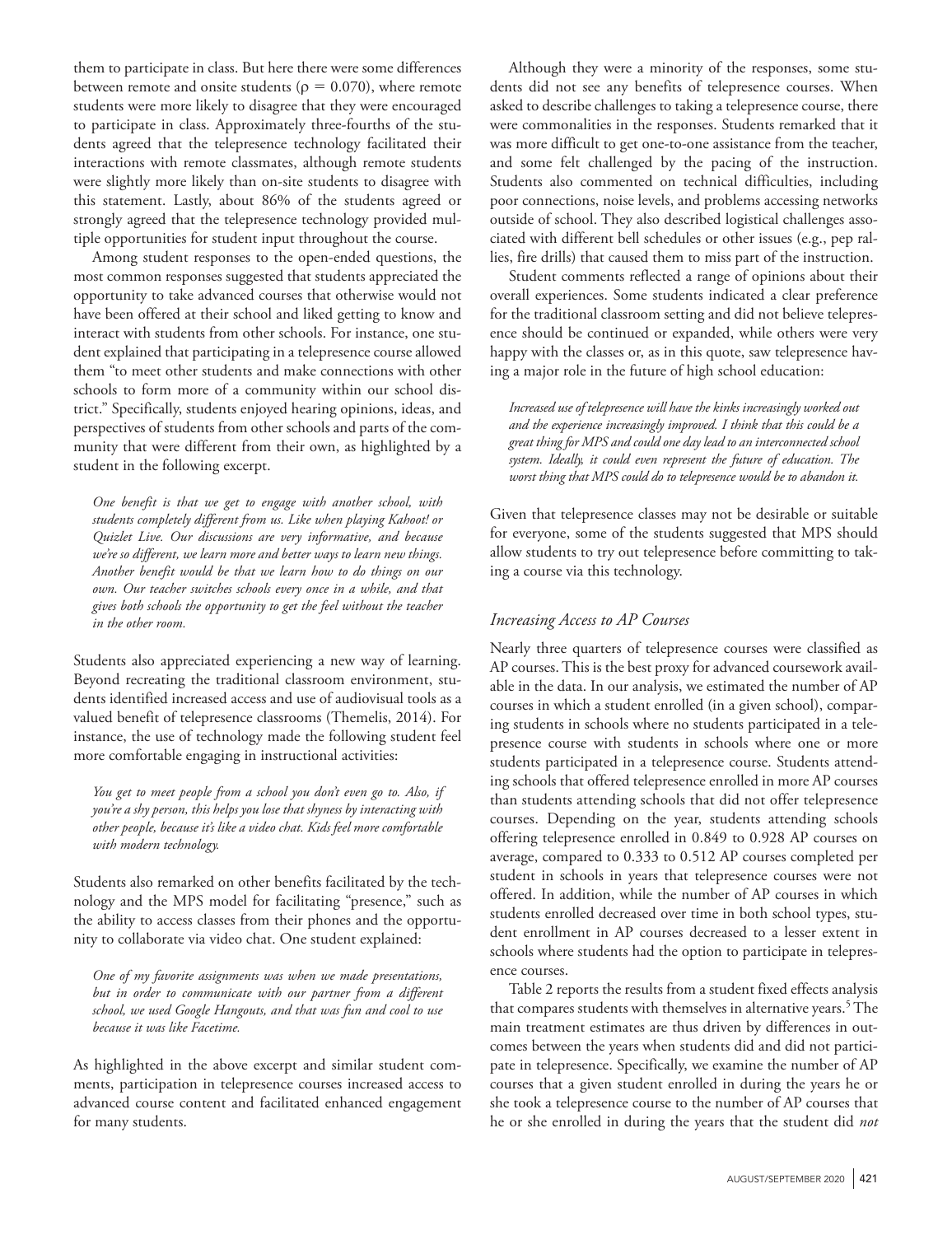|                                                                                                         | Table 2 |  |  |
|---------------------------------------------------------------------------------------------------------|---------|--|--|
| Associations Between Participation in Telepresence Courses and AP Enrollment, Test Scores, and Absences |         |  |  |

|                                            | Number of AP<br><b>Courses</b> | <b>Reading Score</b><br>(SD) | <b>Math Score</b><br>(SD) | <b>Percent Absent</b> | <b>ACT Comp Score</b><br>$(1 - 36)$ |
|--------------------------------------------|--------------------------------|------------------------------|---------------------------|-----------------------|-------------------------------------|
| Participated in telepresence course(s)     | $1.347***$                     | $-0.006$                     | $-0.043$                  | $-0.002$              | $1.897***$                          |
|                                            | (0.107)                        | (0.055)                      | (0.074)                   | (0.005)               | (0.237)                             |
| Constant                                   | $0.654***$                     | $0.107*$                     | 0.227                     | $-0.040$              | 23.066***                           |
|                                            | (0.001)                        | (0.047)                      | (0.213)                   | (0.032)               | (0.990)                             |
| Student and grade fixed effects            | Yes                            | Yes                          | Yes                       | Yes                   |                                     |
| Eighth grade student and school covariates |                                |                              |                           |                       | Yes                                 |
| Number of observations                     | 56.700                         | 19.538                       | 19.953                    | 57,282                | 3.602                               |
| Participated remotely in telepresence      | $1.508***$                     | 0.064                        | 0.001                     | $-0.015*$             | $2.890***$                          |
|                                            | (0.195)                        | (0.079)                      | (0.107)                   | (0.007)               | (0.489)                             |
| Constant                                   | $0.663***$                     | $0.107*$                     | 0.227                     | $-0.040$              | $23.112***$                         |
|                                            | (0.001)                        | (0.047)                      | (0.213)                   | (0.032)               | (1.009)                             |
| Student and grade fixed effects            | Yes                            | Yes                          | Yes                       | Yes                   |                                     |
| Eighth grade student and school covariates |                                |                              |                           |                       | Yes                                 |
| Number of observations                     | 56.700                         | 19,538                       | 19,953                    | 57,282                | 3,602                               |

*Note*. Eighth-grade student covariates include whether the student failed a course in eighth grade, race/ethnicity, gender, FRL status, special education classification, and ELL distinction. School covariates include school enrollment count, school type (i.e., neighborhood, alternative, charter), the proportion of students in the school identified as ELL, FRL, and proportion of students enrolled in special education, advanced coursework, work-study, service learning, and career/technical education. We also controlled for the geographic region of the school as indicated by the school board member district and a fixed effect for the school year. \**p* < .10. \*\*\**p* < .001.

## Table 3 Sensitivity Test Examining Associations Between Telepresence Participation and Student Outcomes Controlling for Student Covariates and Prior Year Performance

|                                        | Number of AP Courses | <b>Reading Score (SD)</b> | Math Score (SD) | <b>Percent Absent</b> |
|----------------------------------------|----------------------|---------------------------|-----------------|-----------------------|
| Participated in telepresence course(s) | $1.161***$           | 0.094                     | $-0.025$        | $-0.001$              |
|                                        | (0.117)              | (0.073)                   | (0.100)         | (0.005)               |
| Adjusted R-squared                     | 0.063                | 0.087                     | 0.065           | 0.163                 |
| Number of observations                 | 37.875               | 10.349                    | 10.560          | 37,870                |
| Participated remotely in telepresence  | $.422***$            | $0.272**$                 | 0.057           | $-0.009$              |
|                                        | (0.221)              | (0.101)                   | (0.165)         | (0.008)               |
| Adjusted R-squared                     | 0.055                | 0.088                     | 0.065           | 0.163                 |
| Number of observations                 | 37.875               | 10.349                    | 10.560          | 37.870                |
| Student and grade fixed effects        | Yes                  | Yes                       | Yes             | Yes                   |
| Current year student covariates        | Yes                  | Yes                       | Yes             | Yes                   |
| Prior year achievement covariates      | Yes                  | Yes                       | Yes             | Yes                   |

*Note*. Student covariates in the above models include prior year attendance, credits earned/attempted, and GPA as well as any changes in ELL, special education, and FRL status.

\*\* $p < .05$ . \*\*\* $p < .001$ .

enroll in a telepresence course. This analysis indicates that participation in one or more telepresence courses in a given year translated into enrollment in  $1.347$  (SE = 0.107) more AP courses. Remote participation in a telepresence course translated into even higher AP course enrollment  $(M=1.508, SE = 0.195)$ . Given that most students participated in one or two telepresence courses, it appears likely that many, if not most, AP telepresence courses represented an AP course in which the student would otherwise not have been able to enroll. We observed qualitatively similar results in sensitivity tests that controlled for student covariates including a student's prior year attendance, credits earned/attempted, and GPA as well as any changes in ELL, special education, and FRL status, as reported in Table 3. By student subgroup, we observed comparable gains among students identified as Black or Hispanic and with FRL status but not among students receiving ELL and special education services, as shown in Table 4.

# *Student Test Scores and Attendance*

In Table 2, we also present the results from a student fixed effects analysis that compares student test scores and attendance in the years in which a given student enrolled in one or more telepresence courses to the same students' test scores and attendance in the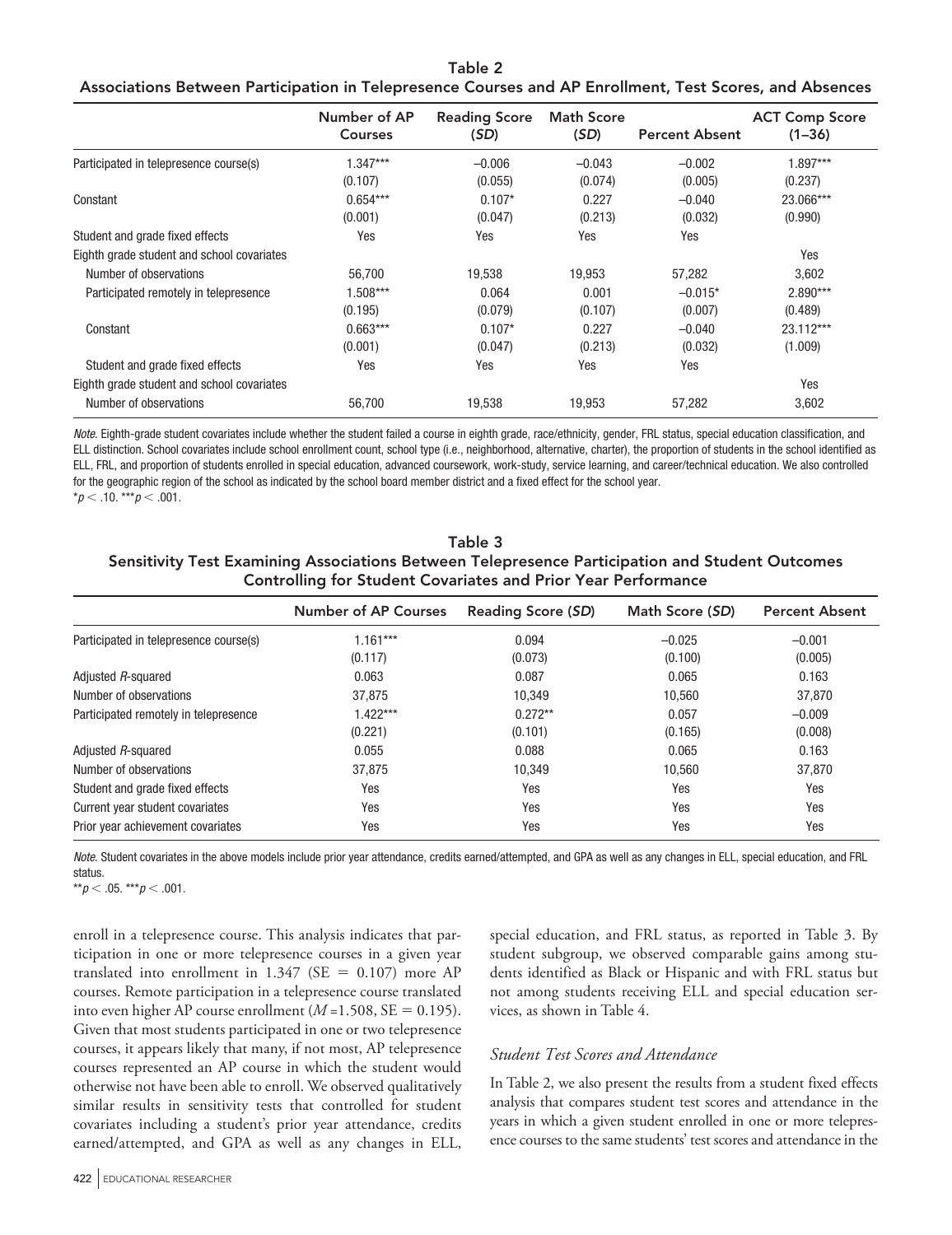Table 4 Associations Between Participation in Telepresence Courses and Test Scores and Absences by Student Subgroup

| All Telepresence Participants |                             |                           |                 |                       |  |
|-------------------------------|-----------------------------|---------------------------|-----------------|-----------------------|--|
|                               | <b>Number of AP Courses</b> | <b>Reading Score (SD)</b> | Math Score (SD) | <b>Percent Absent</b> |  |
| Student race: Black           | $1.033***$                  | $-0.025$                  | $-0.016$        | $-0.007$              |  |
|                               | (0.128)                     | (0.068)                   | (0.087)         | (0.007)               |  |
| Observations                  | 35,327                      | 11,901                    | 12,168          | 35,323                |  |
| Student ethnicity: Hispanic   | $0.885***$                  | 0.089                     | $-0.025$        | 0.004                 |  |
|                               | (0.258)                     | (0.128)                   | (0.165)         | (0.010)               |  |
| <b>Observations</b>           | 11,826                      | 4,516                     | 4,493           | 11,826                |  |
| English language learners     | 0.253                       | 0.123                     | $-0.366$        | 0.027                 |  |
|                               | (0.402)                     | (0.159)                   | (0.405)         | (0.018)               |  |
| Observations                  | 7,309                       | 2,902                     | 2,952           | 7,309                 |  |
| Free/reduced-price lunch      | $1.087***$                  | $-0.047$                  | $-0.079$        | $-0.000$              |  |
|                               | (0.129)                     | (0.067)                   | (0.105)         | (0.007)               |  |
| <b>Observations</b>           | 42,863                      | 15,173                    | 15,447          | 42,861                |  |
| Received special education    | $0.513*$                    | $-0.036$                  | $-0.016$        | 0.009                 |  |
| services                      | (0.205)                     | (0.098)                   | (0.204)         | (0.020)               |  |
| Number of observations        | 13,446                      | 4,137                     | 4,137           | 13,443                |  |

|  |  |  | Remote Telepresence Participants Only |
|--|--|--|---------------------------------------|
|--|--|--|---------------------------------------|

|                             | <b>Number of AP Courses</b> | <b>Reading Score (SD)</b> | Math Score (SD) | <b>Percent Absent</b> |
|-----------------------------|-----------------------------|---------------------------|-----------------|-----------------------|
| Student race: Black         | $0.978***$                  | 0.093                     | 0.056           | $-0.016$              |
|                             | (0.235)                     | (0.091)                   | (0.113)         | (0.010)               |
| <b>Observations</b>         | 35,327                      | 11,901                    | 12,168          | 35,323                |
| Student ethnicity: Hispanic | $1.659**$                   | N/A                       | N/A             | $-0.026*$             |
|                             | (0.520)                     |                           |                 | (0.011)               |
| Observations                | 11,826                      |                           |                 | 11,826                |
| English language learners   | 1.502                       | N/A                       | N/A             | 0.001                 |
|                             | (0.941)                     |                           |                 | (0.016)               |
| <b>Observations</b>         | 7,309                       |                           |                 | 7,309                 |
| Free/reduced-price lunch    | $1.162***$                  | 0.057                     | $-0.033$        | $-0.010$              |
|                             | (0.224)                     | (0.097)                   | (0.100)         | (0.010)               |
| <b>Observations</b>         | 42,863                      | 15,173                    | 15,447          | 42,861                |
| Received special education  | 0.790                       | 0.075                     | 0.199           | $-0.009$              |
| services                    |                             |                           |                 |                       |
|                             | (0.523)                     | (0.110)                   | (0.133)         | (0.034)               |
| Number of observations      | 13,446                      | 4,137                     | 4,137           | 13,443                |

*Note*. The above models control for student and grade fixed effects for the subgroup indicated. N/A indicates there were insufficient students in the subgroup to conduct the analysis. Specifically, students identified as Hispanic and English language learners were typically not tested when enrolled in telepresence remotely. \**p* < .10, \*\**p* < .05, \*\*\**p* < .001.

years they did *not* enroll in a telepresence course. Participating students did not have significantly different standardized test scores when enrolled in a telepresence course, either in person or remotely. However, the percentage of days absent from school was lower by approximately 2% among students participating in telepresence courses remotely (versus when not participating). Results were not sensitive to the inclusion of student covariates apart from a positive association with reading test scores that emerged among students enrolled remotely (see Table 3). Estimates were also generally consistent across subgroups (see Table 4), although we did observe lower attendance among the relatively small number of students identified as Hispanic who participated remotely.

We next examined the ACT scores of students enrolled in one or more telepresence courses compared to the scores of students who never enrolled in a telepresence course after controlling for eighth-grade student and school covariates. To be included in this analysis, students must have taken the ACT, which is generally administered to all 11th-grade students. Table 2 shows that students who participated in one or more telepresence courses (on-site or remotely) and took the ACT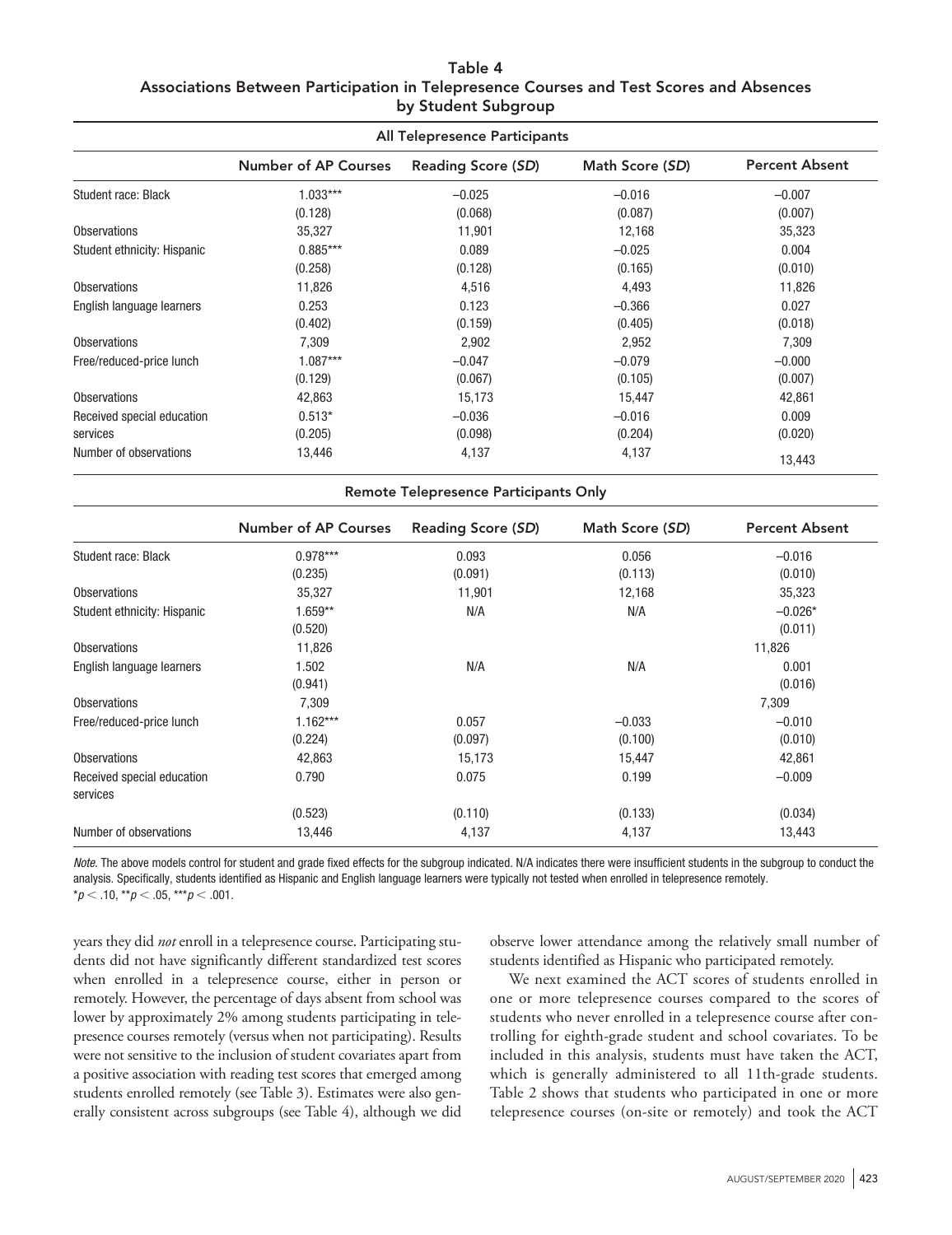scored approximately two points higher on this test. Students who participated remotely scored approximately three points higher on the ACT.

# Conclusion

Our mixed-methods analysis of a telepresence program in a large, low-income urban school district suggests that telepresence may be a promising and viable technology for increasing student opportunities to take advanced courses in high school. The empirical analysis confirmed that students enrolled in telepresence courses also enrolled in more AP courses. Students were absent less frequently while enrolled in telepresence courses and scored higher on the ACT than similar students who never took a telepresence course. The estimated associations are substantial in size—the observed two-point increase in ACT scores would move a student previously projected to score at the 50th national percentile to above the 60th percentile (ACT, 2019).

The program features implemented in MPS—including relatively small class sizes, robust professional development, best practices sharing among instructors, and networking and relationship building between teachers and students across classrooms and outside the school day to cultivate presence—appeared to contribute to positive overall experiences for students and teachers in telepresence courses (Filges, Sonne-Schmidt, & Nielsen, 2018; Van Driel & Berry, 2012). Without these features, such positive results would likely not have been possible. Teachers and students appreciated the opportunity to interact with students from other schools and to experience a new way of teaching or learning with this technology. Opportunities to interact with classmates attending other schools through videoconferencing and in-person field trips appeared to support the development of community and sense of belonging that are precursors to engagement and learning despite the geographic distance (Themelis & Bougia, 2016). Although some technical and logistical difficulties reduced the quality of the learning experience at times, the staff experiences surveys suggested that the reliability of the technology improved over time, with research suggesting that overcoming these initial barriers around operational technology use are precursors to successful instructional use (Bower, 2011).

While both students taking the telepresence courses remotely and those on site were largely positive and enthusiastic about their experiences, some students were challenged by the pace of instruction and felt that they would have benefitted from more one-to-one support from teachers. Students also mentioned problems accessing networks to do their work outside of school, which is a broader challenge for equity in access to educational technology with low-income student populations (Heinrich et al., 2019; Warschauer & Matuchniak, 2010). Sustained positive feedback, rapidly expanding advanced course offerings, and climbing student enrollment in telepresence courses suggest that MPS was largely navigating these hurdles well, although we acknowledge the limitations of generalizing these findings from a single case study to other districts. The Cisco Connected Education website includes information on how other school districts can acquire and use telepresence technology to support increased learning opportunities for students.6 More broadly, we encourage districts looking to expand AP course offerings while struggling with low enrollments in certain schools to consider whether this type of technology-facilitated resource sharing might allow more students to access rigorous courses with the potential to earn college credit. While many tools might be used depending on district resources and contexts, educators and researchers should continue identifying where new technologies can play a role in providing more students access to high-quality educational experiences in low-resource school settings.

## ORCID iD

Jennifer Darling-Aduana D <https://orcid.org/0000-0002-7940-5662>

### **NOTES**

We thank the William T. Grant Foundation for generous funding of this research; Neva Moga, Suzanne Loosen, and other school district staff for their assistance in providing student record data and support of the project data analysis and fieldwork; and Vanderbilt University and the Wisconsin Evaluation Collaborative at the Wisconsin Center for Education Research, University of Wisconsin-Madison, for ongoing support of this initiative.

1 See [https://apcentral.collegeboard.org/about-ap/start-grow-ap/](https://apcentral.collegeboard.org/about-ap/start-grow-ap/access-initiatives/ap-opportunity-program) [access-initiatives/ap-opportunity-program.](https://apcentral.collegeboard.org/about-ap/start-grow-ap/access-initiatives/ap-opportunity-program)

2 See [https://www.cisco.com/c/en/us/solutions/industries/education/](https://www.cisco.com/c/en/us/solutions/industries/education/case-studies.html#~tab-one) [case-studies.html#~tab-one](https://www.cisco.com/c/en/us/solutions/industries/education/case-studies.html#~tab-one).

3 Across the district, around half of all 9th and 10th graders took a standardized assessment, compared to only one third of 11th graders and fewer than 5% of 12th graders. All students were required to take the ACT under Wisconsin law.

<sup>4</sup>We were not able to cluster by school as over 15% of students changed high schools at least once during the 3-year study period. However, we did estimate the models employing student fixed effects clustering the standard errors by students' first high school attended as a sensitivity test. Results were qualitatively similar in terms of magnitude, directionality, and significance.

<sup>5</sup>Results are qualitatively similar in direction, magnitude, and significance when we control for year fixed effects. We chose not to report these as our preferred estimates due to concerns over using two-way fixed effects (see Imai & Kim, 2019). Additionally, an examination of pretreatment trends among students comparing future participants to students who never participated in the 2015–2016 and 2016–2017 school years identified no significant differences for most models. Exceptions included the model predicting the number of AP courses when examining students who participated in any form of telepresence and the model predicting reading test scores when examining students who ever participated remotely. As such, we recommend caution in interpreting these coefficients considering some differences in pretreatment trends.

6 See [https://www.cisco.com/c/en/us/solutions/industries/education](https://www.cisco.com/c/en/us/solutions/industries/education.html#~stickynav=4) [.html#~stickynav=4.](https://www.cisco.com/c/en/us/solutions/industries/education.html#~stickynav=4)

## **REFERENCES**

- ACT. (2019). *ACT national ranks*. Retrieved from [https://www.act](https://www.act.org/content/act/en/products-and-services/the-act/scores/national-ranks.html) [.org/content/act/en/products-and-services/the-act/scores/national](https://www.act.org/content/act/en/products-and-services/the-act/scores/national-ranks.html)[ranks.html](https://www.act.org/content/act/en/products-and-services/the-act/scores/national-ranks.html)
- Anderson, T., & Shattuck, J. (2012). Design-based research: A decade of progress in education research? *Educational Researcher*, *41*(1), 16–25. <https://doi.org/10.3102/0013189X11428813>
- Anderson, T., & Zawacki-Richter, O. (2019). Research workshop: Paradigms. Retrieved from <https://www.slideshare.net/terrya/> paradigms-134660583